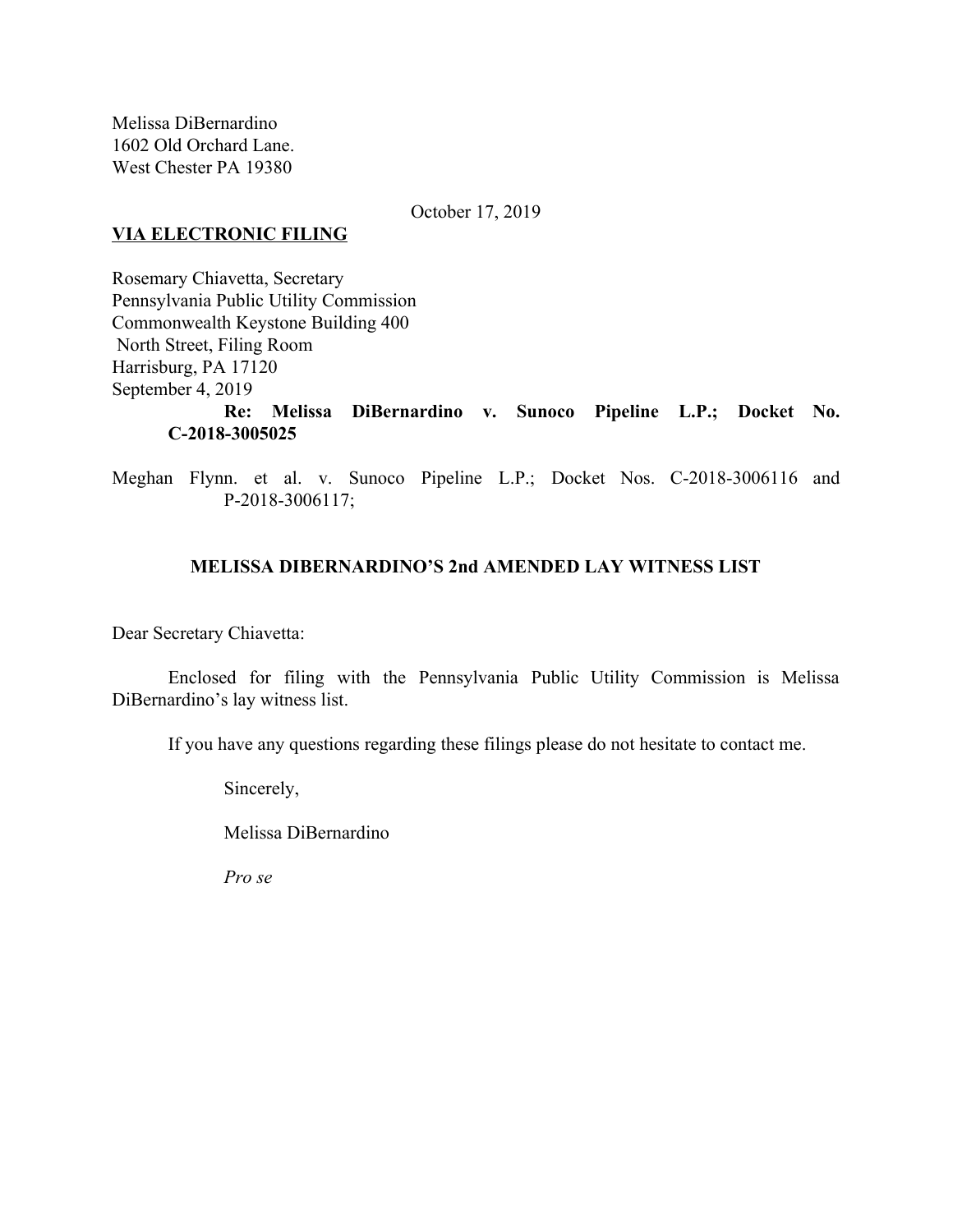October 17, 2019

Rosemary Chiavetta, Secretary Pennsylvania Public Utility Commission Commonwealth Keystone Building 400 North Street, Filing Room Harrisburg, PA 17120

# **BEFORE THE PENNSYLVANIA PUBLIC UTILITY COMMISSION**

### **MELISSA DIBERNARDINO** :

:**Docket No. C-2018-3005025** Complainant

v.: **SUNOCO PIPELINE L.P**., Respondent.

: MEGAN FLYNN *et al*

:

**Docket Nos .C-2018-3006116** v. **P-2018-3006117** SUNOCO PIPELINE L.P.,:

# **AMENDED LIST LAY WITNESS**

### **Margaret Egan, Saints Peter & Paul School Principal**

Will testify to school emergency plans, communication with Sunoco/Energy Transfer and other information consistent with my complaint.

1327 E Boot Rd West Chester, PA 19380 (610) 696.1000

### **Caroline Hughes - Saints Peter & Paul School Parent**

Will testify to concerns and issues raised in my complaint as a fellow parent.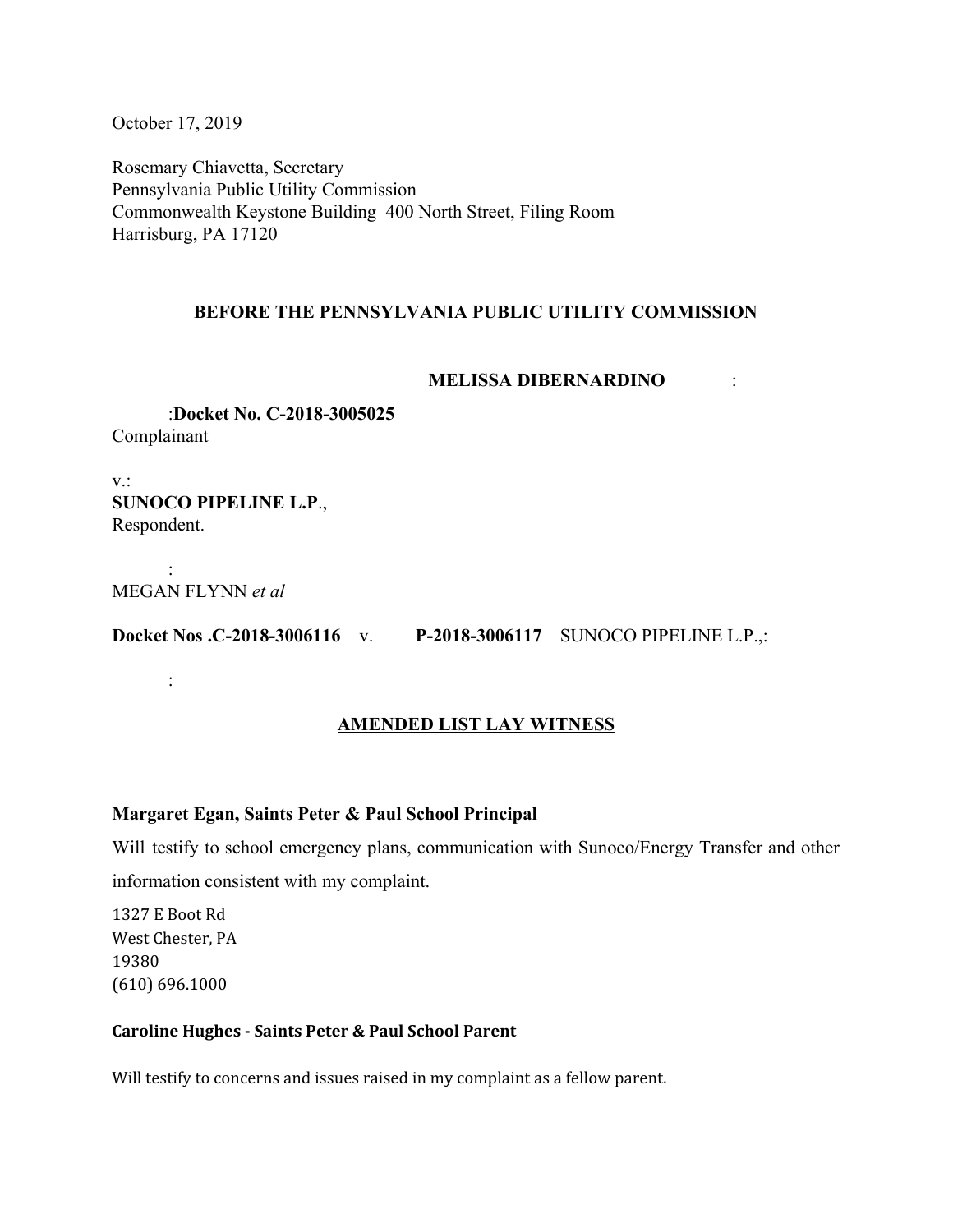(484) 883-1156 1101 Amalfi Drive West Chester, Pa 19380

#### **Virginia Kerslake - Impacted Resident**

Will testify to concerns and issues in my complaint and is also an intervenor. Just recently learning that Ms. Kerslake will not be calling any lay witnesses to the stand, I would like to please have her added to my list.

(215) 200-2966 103 Shoen Road Exton, Pa 19341

**Kevin Miller** - East Goshen Emergency Management Coordinator and West Whiteland Fire Chief

Mr. Miller can testify to our township's plans for emergency, evacuation and response. Additionally, he can speak about information received from Sunoco and other issues raised in my complaint. It is unclear at this time if he will be taking the stand with my other witnesses or if I will be asking my questions when Ms. Morris is through with her questioning.

East Goshen Township 1580 Paoli Pike West Chester, PA 19380-6199 Phone: (610) 692-7171

I intend to give testimony during the October hearing.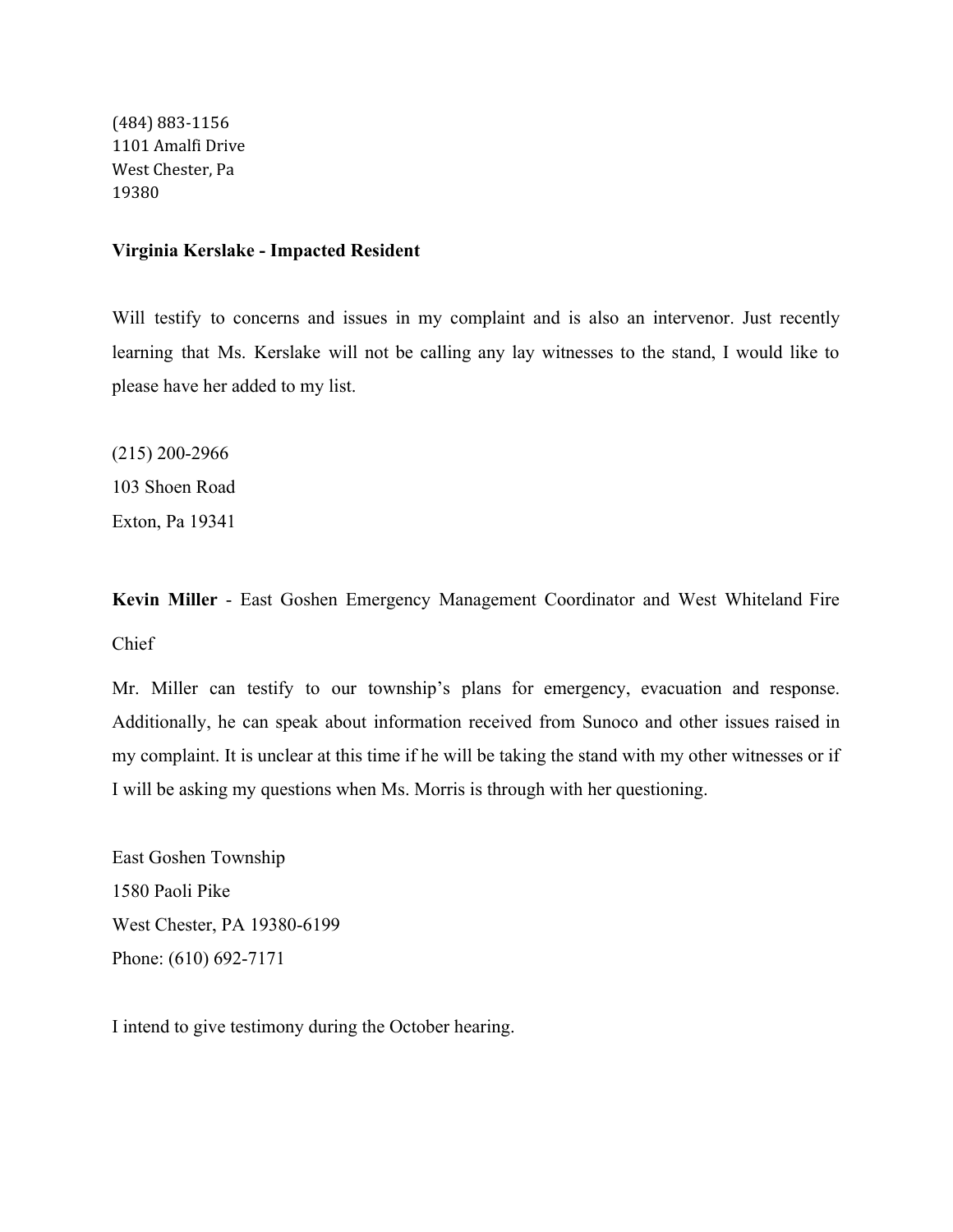I reserve the right for friendly cross examination of witnesses for other complainants and intervenors at the October 23rd and 24th Hearing.

*Respectfully Submitted*, Melissa DiBernardino

Thomas J. Sniscak, Esq [tjsniscak@hmslegal.com](mailto:tjsniscak@hmslegal.com)

Kevin J. McKeon [kjmckeon@hmslegal.com](mailto:kjmckeon@hmslegal.com)

Whitney E. Snyder [@hmslegal.com](mailto:wesnyder@hmslegal.com)

Robert D. Fox, Esq. Neil S. Witkes, Esp. Diana A. Silva, Esq. [rfox@mankogold.com](mailto:rfox@mankogold.com) [nwitkes@mankogold.com](mailto:nwitkes@mankogold.com) [dsilva@mankogold.com](mailto:dsilva@mankogold.com)

Michael Bomstein [mbomstein@gmail.com](mailto:mbomstein@gmail.com)

Anthony D. Kanagy, Esquire Garrett P. Lent, Esquire [akanazy@postschell.com](mailto:akanazy@postschell.com)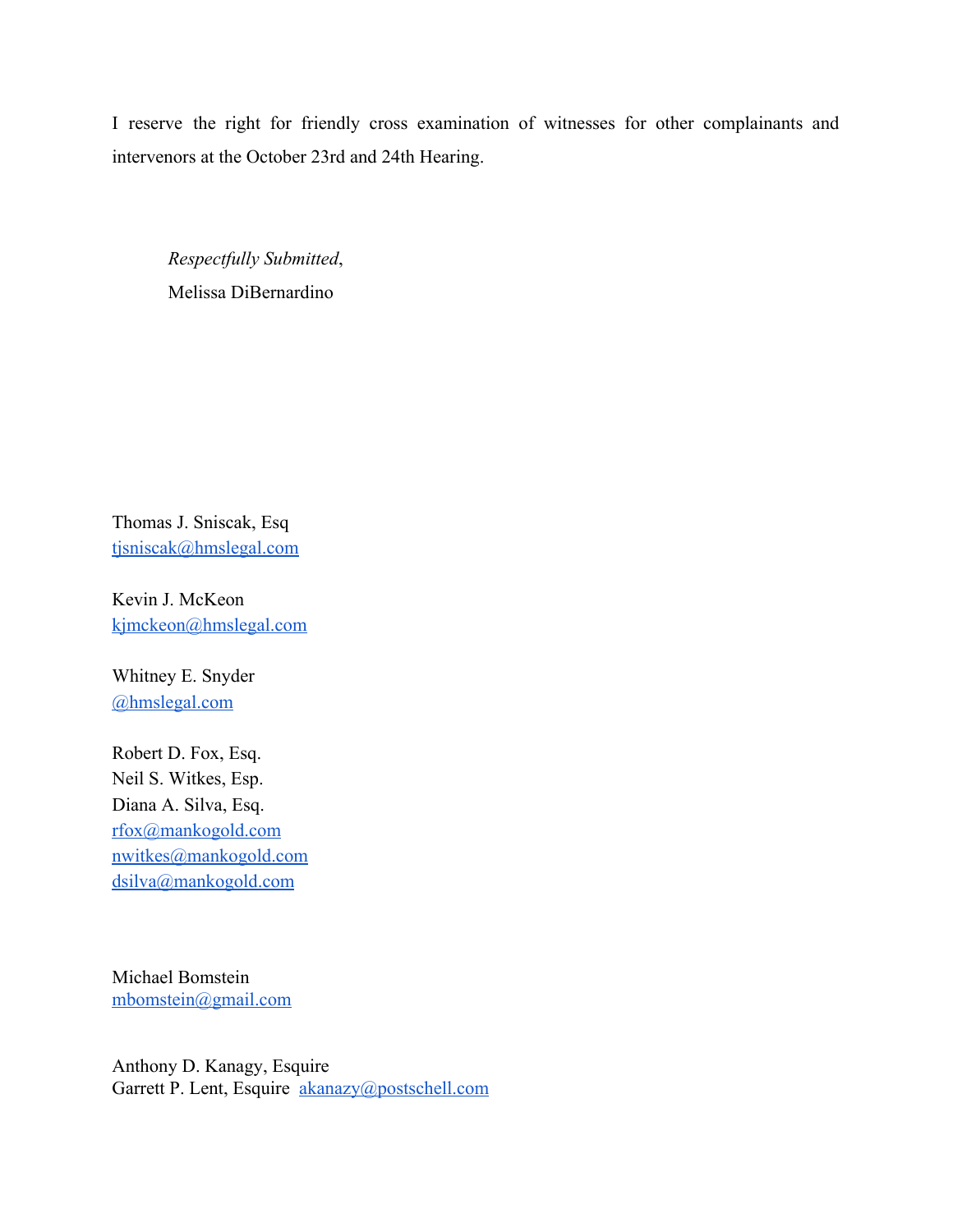#### [glent@postschell.com](mailto:glent@postschell.com)

Rich Raiders, Esq. [rich@raiderslaw.com](mailto:rich@raiderslaw.com)

Vince M. Pompo, Esq. Guy. A. Donatelli, Esq Alex J. Baumler, Esq. [vpompo@lambmcerlane.com](mailto:vpompo@lambmcerlane.com) [Gdonatelli@lambmcerlane.com](mailto:Gdonatelli@lambmcerlane.com) [abaumler@lambmcerlane.com](mailto:abaumler@lambmcerlane.com)

Margaret A. Morris, Esq. [mmorris@regerlaw.com](mailto:mmorris@regerlaw.com)

Leah Rotenberg, Esq. [rotenberg@mcr-attorneys.com](mailto:rotenberg@mcr-attorneys.com)

Mark L. Freed [mlf@curtinheefner.com](mailto:mlf@curtinheefner.com)

James R. Flandreau [jflandreau@pfblaw.com](mailto:jflandreau@pfblaw.com)

David J. Brooman Richard Sokorai Mark R. Fischer [dbrooman@highswartz.com](mailto:dbrooman@highswartz.com) [rsokorai@highswartz.com](mailto:rsokorai@highswartz.com) [mfischer@highswartz.com](mailto:mfischer@highswartz.com)

Thomas Casey [tcaseylegal@gmail.com](mailto:tcaseylegal@gmail.com)

Josh Maxwell [jmaxwell@downingtown.org](mailto:jmaxwell@downingtown.org)

Laura Obenski [ljobenski@gmail.com](mailto:ljobenski@gmail.com)